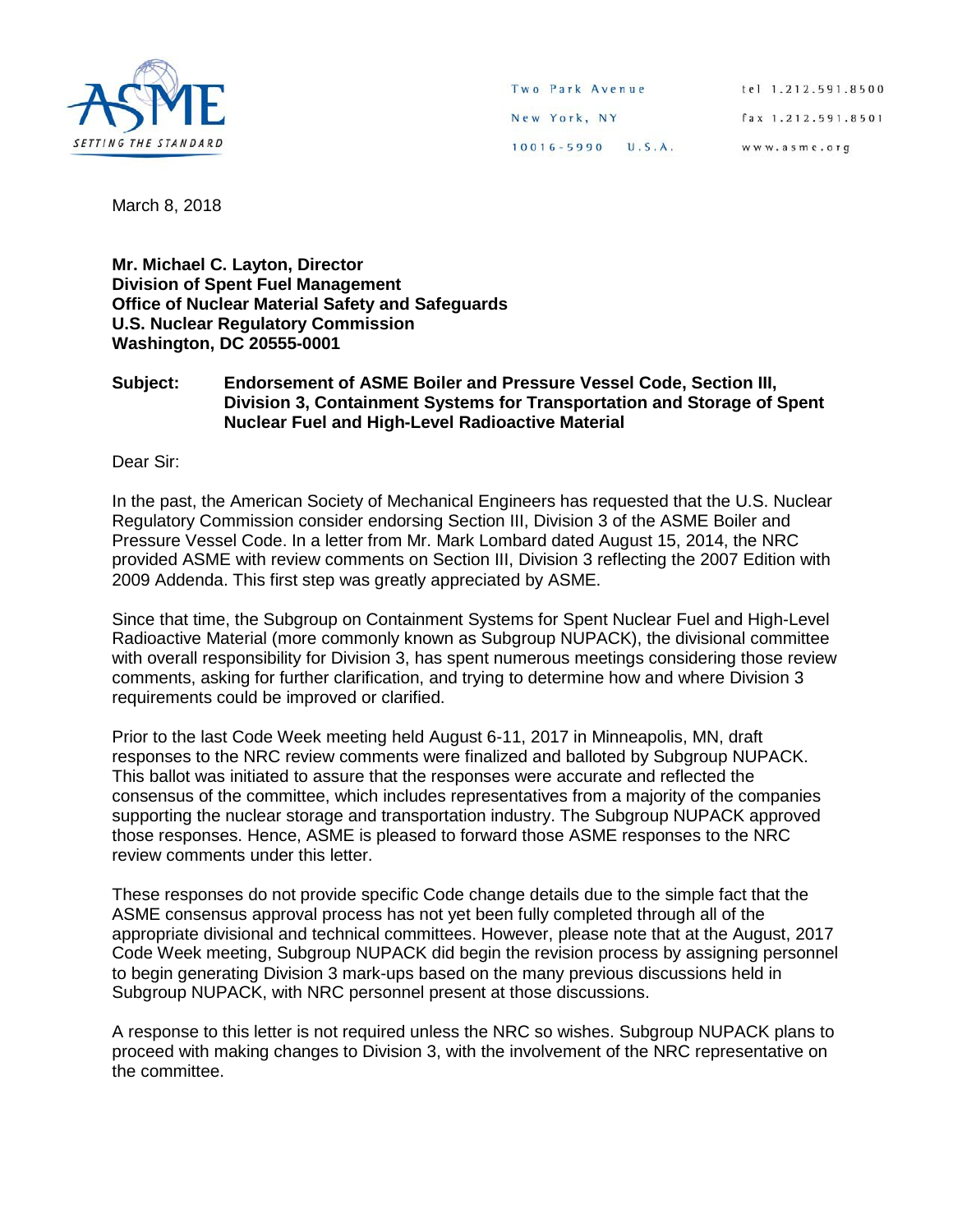

ASME continues to look forward working with the NRC and toward the time when the NRC is able to officially endorse Section III, Division 3.

Thank you for your time and patience.

Sincerely,

Jan Hore

Mr. Richard Porco, Chair ASME Board on Nuclear Codes and Standards [richpor951@aol.com](mailto:richpor951@aol.com)

**Enclosure** 

cc: Members, ASME Board on Nuclear Codes and Standards Members, ASME BPV Committee on Construction of Nuclear Facility Components (III)